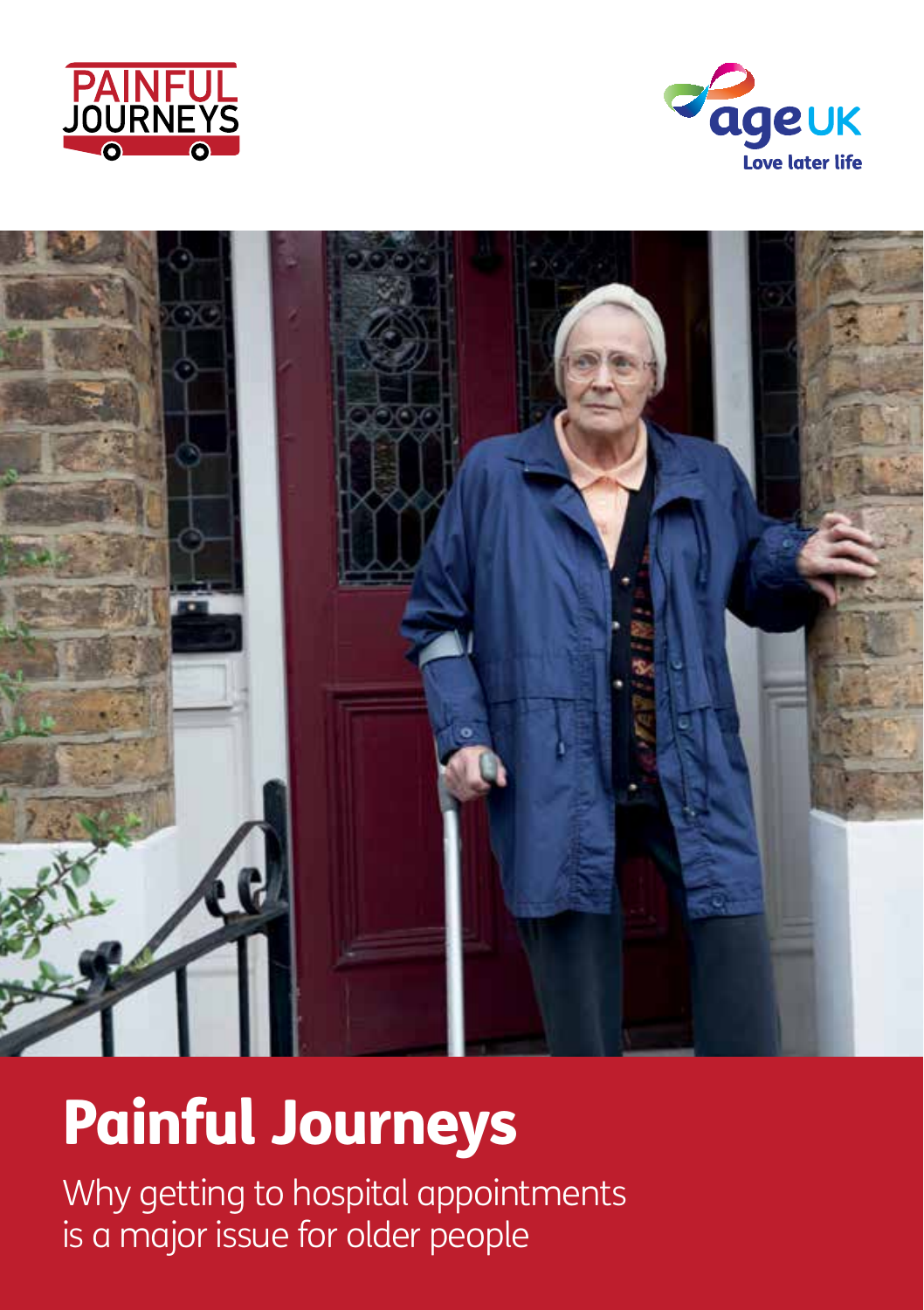Introduction



For most of us just having a hospital appointment is enough to worry about, but imagine having to make a long and complicated journey alone, in pain and and feeling anxious about not getting there in time. This is the reality for many of the older people we have heard from.

Often driving to their appointments is simply not an option. Many people we've spoken to don't have a car, cannot drive due to their condition or have no friends or family to take them. Even if they can go by car, many struggle to find hospital parking or the cost of parking is prohibitive.

If older people cannot actually get to the services they need, or have to endure long, painful and stressful journeys in order to access medical treatment, this will mean extra costs for the NHS due to missed appointments, possible relapses and treatment at a point of crisis rather than preventative care.



### Our research

Age UK has found that 1.45 million people aged 65+ find it 'difficult or very difficult' to travel to hospital appointments.1

We asked our supporters and a nationally representative sample of people aged 65+2 to tell us about their experiences of travelling to hospital appointments.

There are three key problems that older people and their families say they face when trying to get to routine hospital appointments:

- **Long and uncomfortable public transport journeys to and from hospital**
- **Patient transport services are of variable quality**
- **Extra costs to older people and their families**

From our survey we found:

- Four out of ten (41%) people aged 65+ (and nearly half - 48% - of those aged 76+) live with a health condition which requires them to attend hospital appointments.
- Of those who have been to a hospital appointment in the past 12 months (their own or a loved one's):
- 26% say it takes them or a loved one the majority of the day to get to and from hospital.
- 15% say they feel worse after hospital appointments than when they set out because of the stress involved in the journey.

As a society, we are failing those older people who can only reach their essential hospital appointments after a stressful and uncomfortable journey.

1. ILCUK/Age UK publication: The future of transport in an ageing society - 2015 2. Survey among 1342 people aged 65 or over - Travel to Hospital Appointments, TNS 2017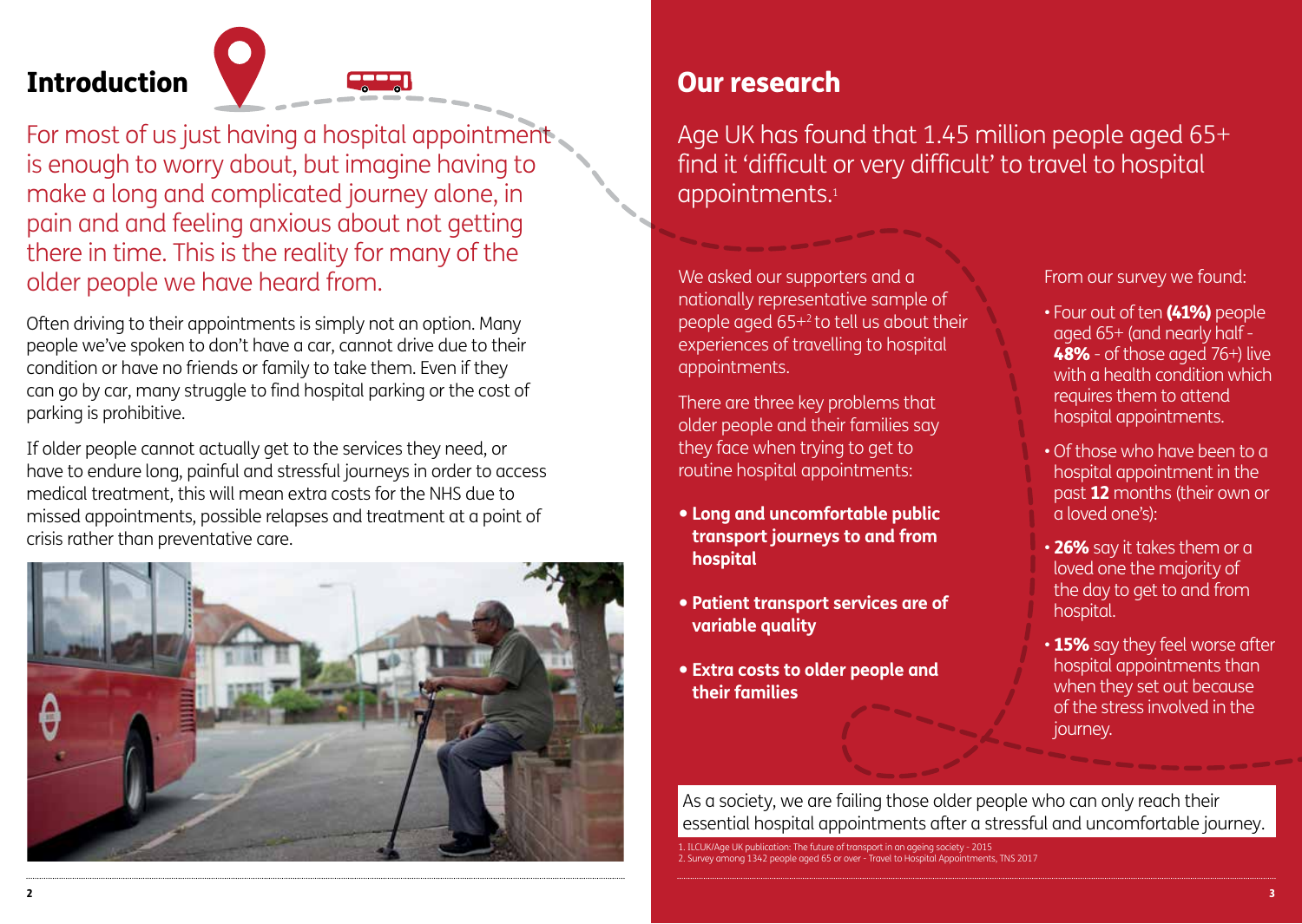## Our Call to Action

Age UK is calling on the Government to review transport services to ensure every older person can get to their hospital appointments within a reasonable time, in a comfortable, dignified and affordable way.



"To get to my nearest hospital, just five miles away, the bus is hourly and rarely fits in with the appointment. So I have to go two hours early, catch two buses, then walk or taxi the remainder of the way. An appointment there will take the entire day. I've refused appointments simply due to access." **Rosina, 65** 

#### KEY ISSUE ONE: LONG AND UNCOMFORTABLE PUBLIC TRANSPORT JOURNEYS

Many older people have no option but to rely on public transport to get to their hospital appointments. For some, this can mean difficult and uncomfortable journeys, involving multiple changes. These journeys are particularly difficult when older people are in very poor health.

Around 25% of bus journeys taken by older people aged 65+ are for medical appointments<sup>3</sup> yet many struggle with inaccessible or irregular bus services. These journeys have been made increasingly difficult because of the number of bus routes which have been cut in recent years.

Even where buses do run to hospitals, bus stops can be located too far away from the hospital entrance. This makes it very difficult for older people with a disability or mobility issues to get to the hospital department they need.

Our survey among supporters found several instances where public transport issues had forced older people to cancel, refuse or miss their appointments altogether.

3. The costs and benefits of concessionary bus travel, Greener Journeys, September 2014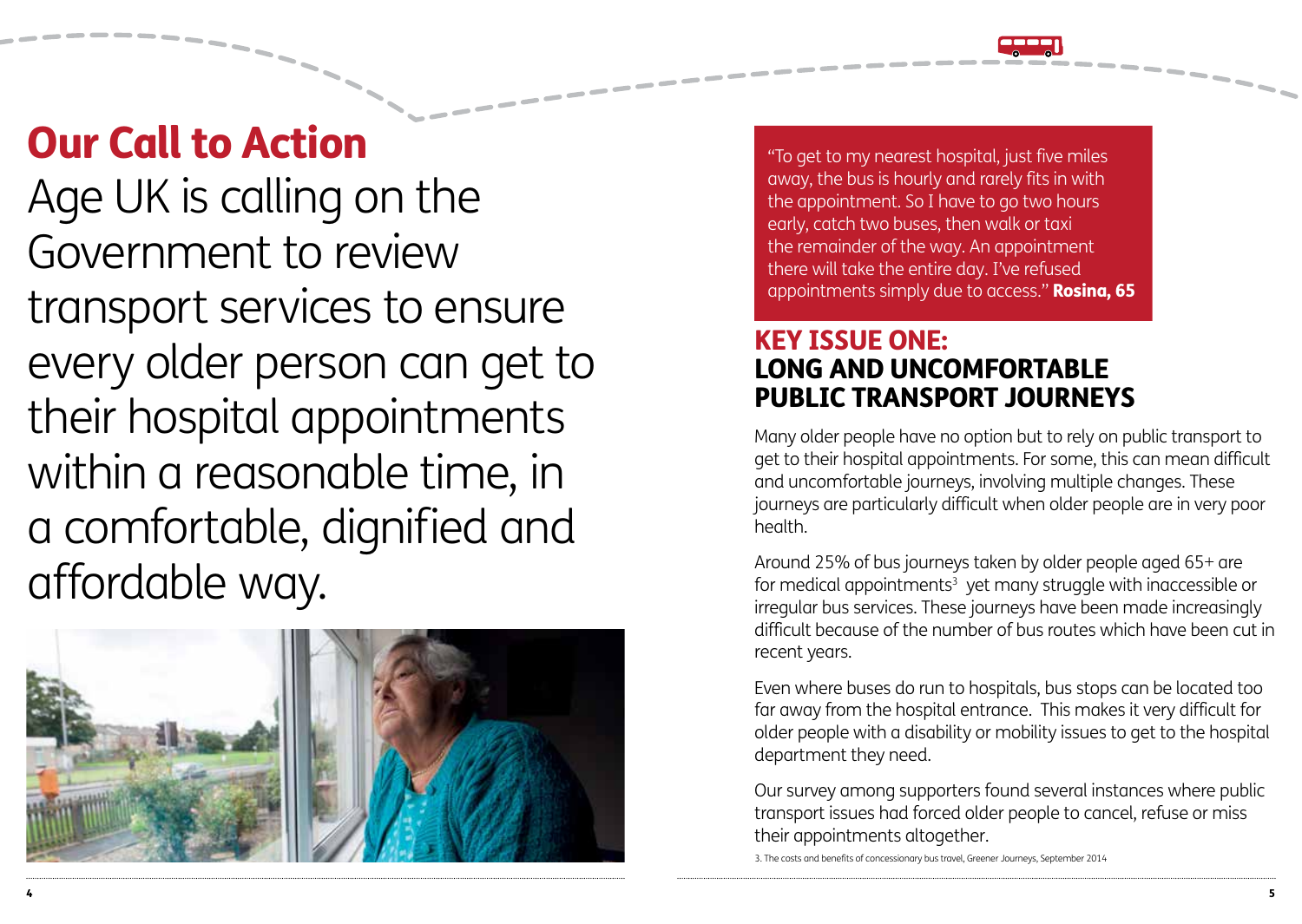"I have to take three buses to get to my appointments – with the pain in my back and legs, I dread the journey to hospital."

## **P** Subhash's story

Subhash, 69 has Parkinson's and diabetes. He has to go for regular hospital appointments to meet with his neurologist. When he tried to apply for patient transport, he was told he did not live within the hospital's catchment area.

Subhash is forced to take public transport to hospital. Because of his Parkinson's and difficulty with his eyes, it isn't safe for him to travel alone.

"I'm forced to rely on my wife to get to hospital. We have to take three buses to get to my appointments. It's a nightmare to change bus three times – it is very painful for me to walk, not just in my legs but also in my back. With the pain in my back and legs, I dread the journey to hospital.

It takes me two and a half hours to get to hospital via the three buses. So if I have an appointment at 10am, I have to leave the house at 7am."

7

6

and C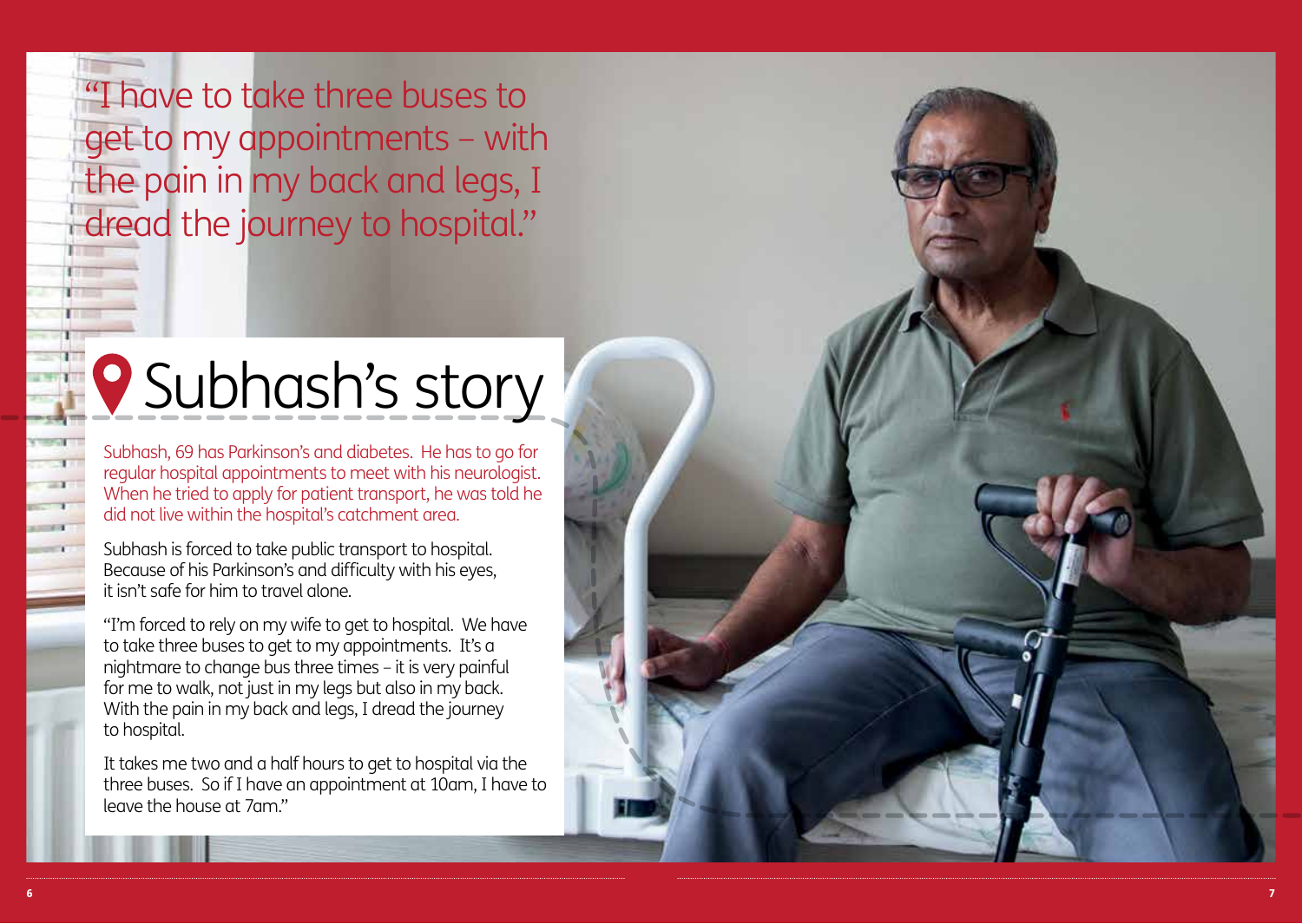#### KEY ISSUE TWO: HOSPITAL-PROVIDED PATIENT TRANSPORT IS OF VARIABLE QUALITY

Older people may be eligible for free patient transport services if they have a disability or condition that makes it difficult or impossible to travel by public transport. Our research shows the service they receive is of very variable quality. Efficiency and timeliness are often far from guaranteed.

Transporting older people to and from hospital costs the NHS a lot of money. Yet who gets help and how good that help is seems to be something of a postcode lottery. Community transport providers and volunteers offer services to fill the gap in demand in some areas. However, they are not always formally linked in to transport commissioning processes, which means the provision isn't fully utilised and some older people don't even know it exists.

The most common problems reported are:

- Long waiting times poorly co-ordinated services mean despite feeling very unwell, many older people are picked up hours before their appointment and left waiting for hours afterwards by themselves until they are picked up for their return journey.
- Patients may be unable to travel with a companion for many older people, particularly those in a wheelchair, or living with dementia, travelling alone when they are in poor health is very distressing. Some older people are forced to make a difficult decision between a long and uncomfortable journey on public transport where they are at least able to travel with someone, or travelling alone in the hospital's patient transport service.
- Changes in eligibility many reported that hospitals are tightening the criteria of who qualifies for free patient transport.
- Vehicles are not suitable those with specific health needs often find the vehicle that arrives to pick them up isn't suitable for their needs. For instance, it won't fit their wheelchair.

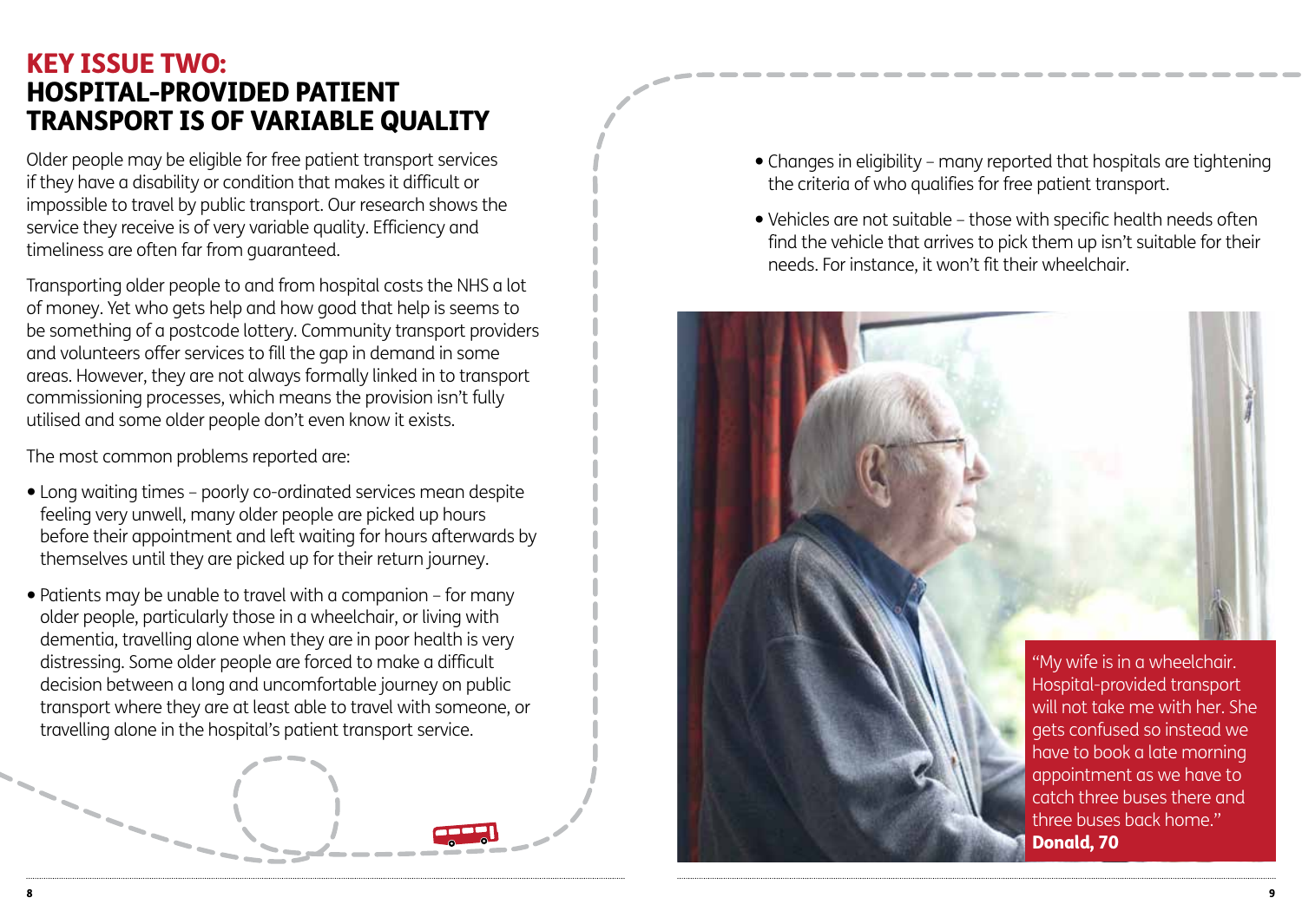"The chemotherapy itself is already so exhausting. But sometimes I have to wait for two hours afterwards to be picked up by hospital transport. It's just too much."

# **Q** Connie's story

Connie, 74 was diagnosed with breast cancer in 2000 and eventually given the all clear. But in 2009, the cancer came back. Now, nearly every week, she has to go to the hospital for chemotherapy.

"I can't drive because the medication I am on gives me dizziness. I never leave the house for leisure, only to go to hospital. I qualify for hospital-provided transport because the side effects of my chemotherapy medication make it hard to walk, so I need a crutch.

One time they told me to be ready by 6am and didn't arrive until 7:30am. I was so tired and stressed by the time I started, and the treatment is already so exhausting.

After you have finished your chemo, you just want to go home. But sometimes I have to wait two hours afterwards to be taken home. No one comes to see how I'm feeling. I wait on my own.

When I finally get picked up, it takes hours. I just want something that will take me directly home, so I can sleep. It's just too much."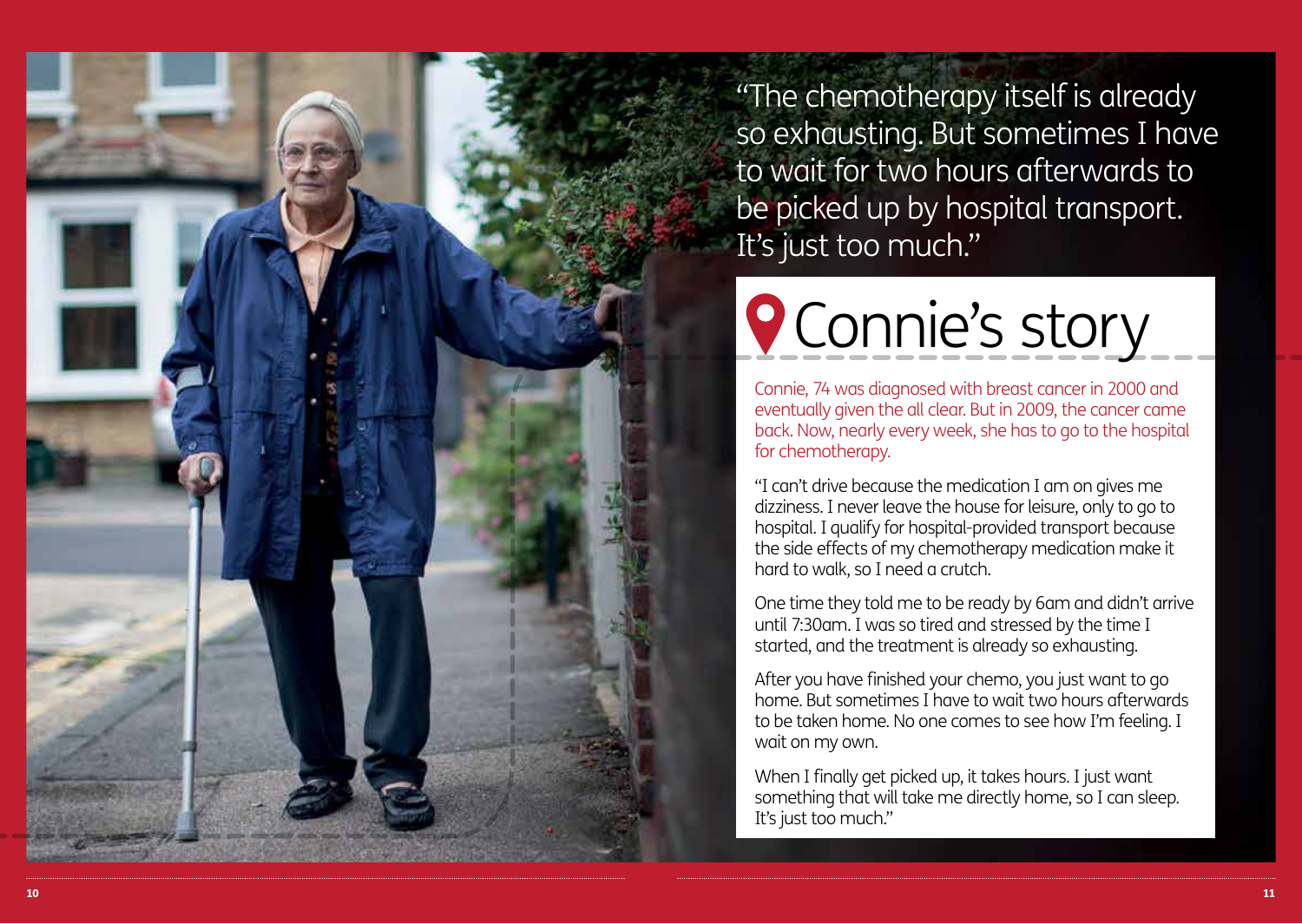### What people have told us

"On one occasion I phoned the community NHS ambulance scheme and was told to be ready by 9:30am. I waited and waited until at midday I eventually managed to get through on the phone again, only to be told the transport had been cancelled because they didn't have a wheelchair. I was in tears." Pauline, Chiswick

"My mother is 89. She had her hospital-provided transport cancelled at the last minute and lost her appointment the next day. She had to wait 6 weeks for another and again, the hospital provided transport didn't turn up. We all found it extremely stressful." Mrs Bolland, Somerset

"My husband is house bound and disabled. In order to get him to hospital I have to pay for a special taxi because if he goes by hospital transport I'm not allowed to go with him." Jill, Coventry

"I waited one and a half hours for hospital transport home from a consultant's appointment and the journey then took three hours instead of 25 minutes because they delivered other people home first." Alice, South West England

Some names have been char



"I have arthritis in my knees and have to wear special leg braces. Amazingly, I don't qualify for hospital transport. I've been forced to rely on my savings and have spent £720 on taxis to hospital in the last 18 months alone - that hurts."

Peter, 79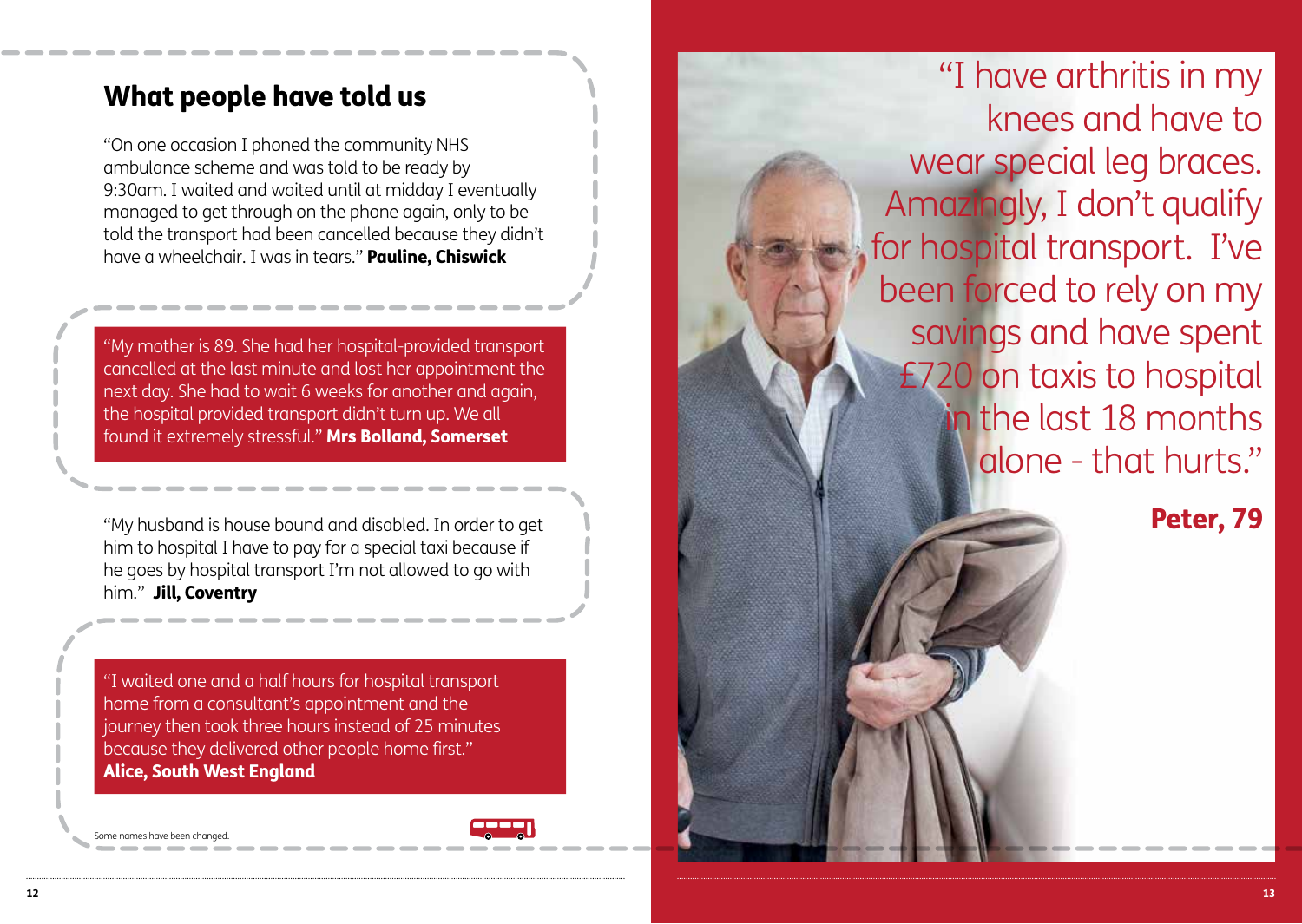#### KEY ISSUE THREE: THE COST TO OLDER PEOPLE AND THEIR FAMILIES

 As we get older, we all want to remain independent for as long as possible and not have to depend on others in order to do routine things. The bus pass is a valuable benefit that supports people to travel to hospital - but not when bus services have been cut or routes do not run close enough to hospital entrances. As a result, many older people are totally reliant on family or friends to drive them to hospital, even though they would much rather be able to get there under their own steam.

This has a significant impact on their families because they have to take time off work to accompany their relative to an appointment. Parking can also be difficult - charges can be high, and often there are no available parking spaces, or those that are available are not near enough to the entrance to the hospital.



Alternatively, older people have to use expensive taxis - often with drivers who are not trained to deal with people with health or mobility issues. For patients in wheelchairs, specialist vehicles need to be hired for each journey, sometimes at prohibitive cost.

"My Grandfather has to rely on taxis or lifts from family to get to hospital appointments on a regular basis. He is 88 with mobility issues. There is no hospital transport available for him and a taxi costs £30 return. The taxi drivers are not able to assist him to the main entrance or even help him in and out of the car." **Emma, Sheffield.** 

"There isn't enough affordable parking near the hospital. Last time there wasn't any parking within a two mile radius, we had to either walk or catch a cab with my 89 year old mother who has heart disease and lung cancer. As she lives nine miles from the hospital, if I didn't drive her she would require a taxi, then two train journeys, then a bus and a 100 metre walk into the hospital." Justin, Croydon



26% said they or a loved one would not be able to get to their hospital appointments if family and friends weren't able to drive them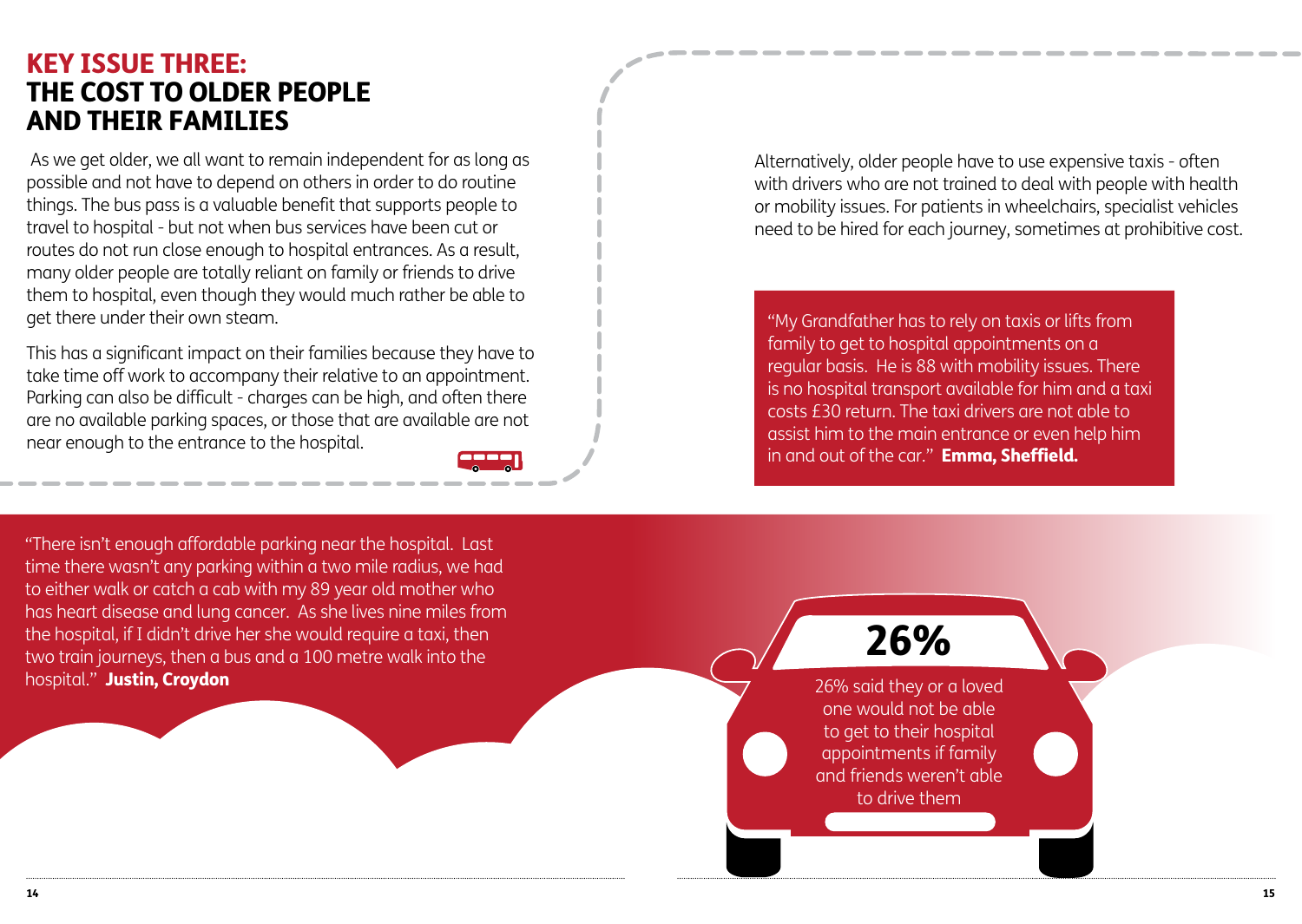

 "Because I have no idea when she will be picked up or dropped off, I have to take the whole day off to look after her."

# **P** Dorothy's story

Dorothy, 57 from Oldham has to take the whole day off work every time her mother Janet, 94 has to go into hospital.

"My Mum has vascular dementia, so it can be an absolute nightmare getting her to hospital. She qualifies for hospitalprovided transport but we never get told an estimated time of arrival and often wait for two and a half hours.

No one enjoys hospital appointments, so imagine what it is like if you have dementia. You can't just leave her waiting in her coat for hours. When she gets confused and anxious, we both get upset.

Because I have no idea when she will be picked up or dropped off, I have to take the whole day off to look after her. I manage sheltered accommodation, so having to take a whole day off to look after Mum completely disrupts my shifts and the schedule of the vulnerable older people I look after.

'I have tried booking a taxi but a special wheelchair taxi costs £40 a journey. I just can't afford that. The awful thing is, I only work 10 minutes away from my Mum - so if they let me know when they will arrive, I would only have to take an hour or two off work. This would be far less disruptive for me, and far less stressful for my Mum."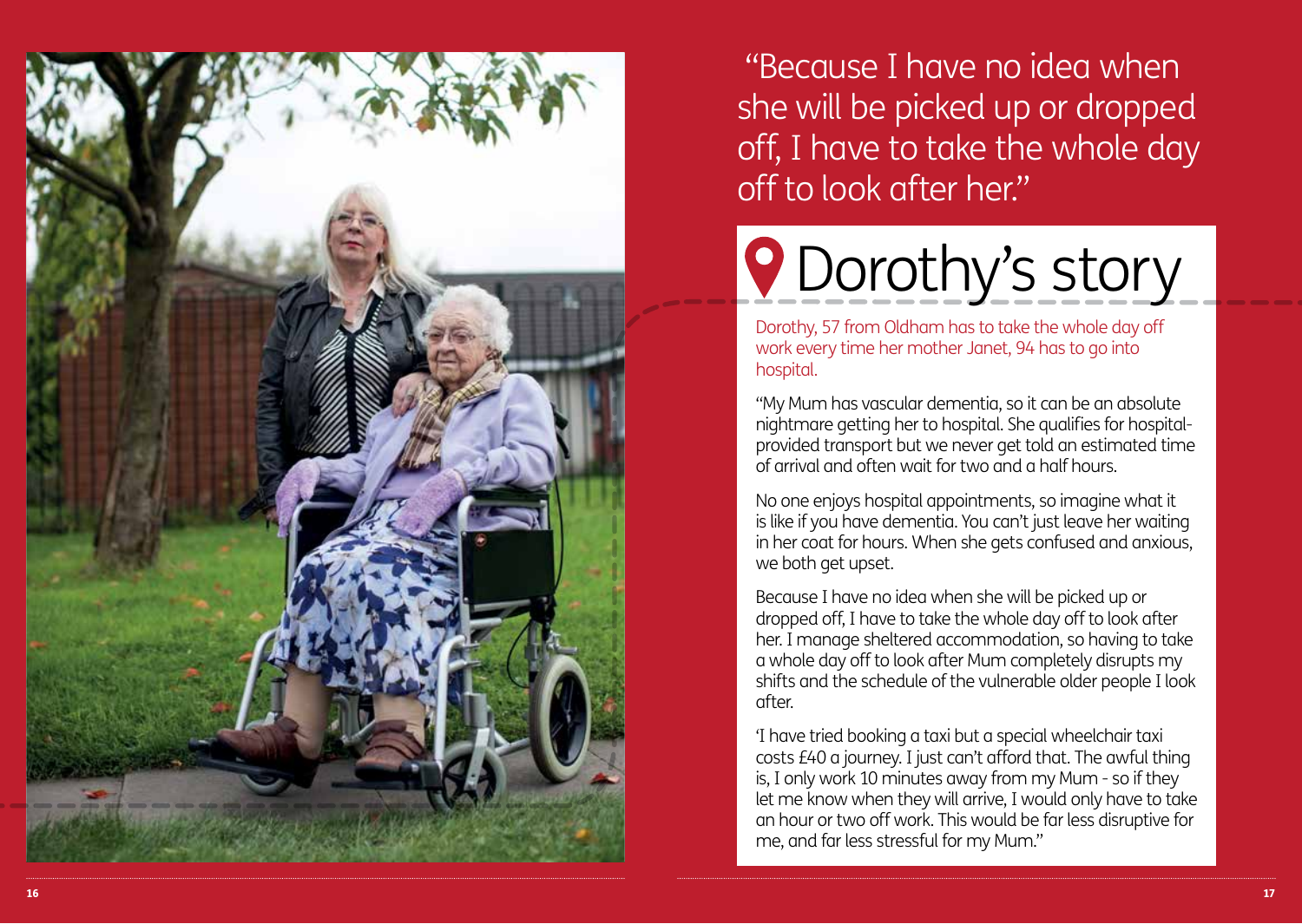### Why we need a Government review

As a society, we need to make sure that every older person can get to their hospital appointment safely and straightforwardly, without being made to endure anxiety, exhaustion or distress. The current system is just not good enough:

- People are late or missing appointments because they can't get there in time - 16% report they or a loved one have been late or had to cancel an appointment because of difficulties getting there. This represents a significant cost to the NHS.
- Difficult journeys are making people even more unwell – defeating the purpose of them attending their hospital appointment in the first place. 18% report the journey to hospital makes them or a loved one feel stressed or anxious and 15% say they feel worse after returning from hospital appointments because of the stress of the journey.
- Getting to hospital need not be an ordeal there are already parts of the country where older people can get to their appointments in a straightforward way. For instance, some areas work in partnership with Local Authorities to use their transport commissioning expertise or make intelligent use of community transport services and volunteers.



Age UK is calling on the Government to conduct a review of transport services to ensure every hospital journey for an older person:

- Is reasonably comfortable
- Is reasonably affordable
- Keeps stress and anxiety to an absolute minimum, and
- Gets them to and from hospital in good time, without long waits.